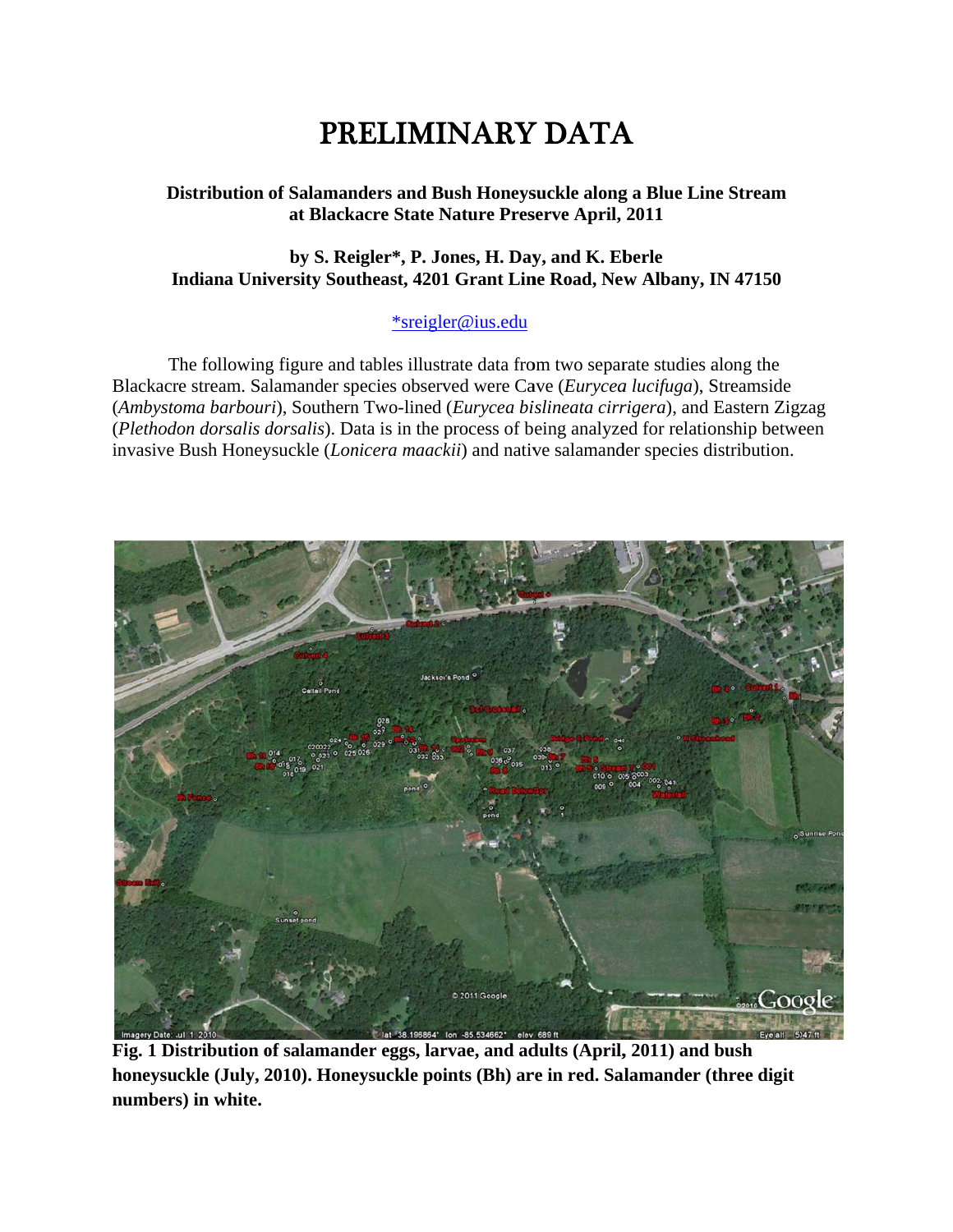# **Table 1. Distribution of Salamander Adults, Larvae, and Eggs (April, 2011)**

\*\*All species found under rocks in stream unless noted as different habitat

| Date          | Waypoint     | <b>Species</b>         | <b>Habitat</b>                                      |
|---------------|--------------|------------------------|-----------------------------------------------------|
| $3 - 31 - 11$ | $\mathbf{1}$ | Zigzag                 | Under log                                           |
|               | 001          | Cave                   | Under rock (no water)                               |
|               | 002          | Cave                   | Waterfall crevice                                   |
|               | 003          | Two-lined              |                                                     |
|               | 004          | Streamside eggs        |                                                     |
|               | 005          | Larvae                 | Pool, no flow                                       |
|               | 006          | Streamside eggs        |                                                     |
|               | 007          | Streamside eggs        |                                                     |
|               | 008          | Two-lined              |                                                     |
|               | 009          | Streamside eggs        |                                                     |
|               | 010          | Streamside eggs        |                                                     |
|               | 011          | Two-lined              |                                                     |
|               | 012          | Larvae                 | Pool, no flow                                       |
| $4 - 7 - 11$  | 014          | Streamside eggs        | Stone bottom with loose<br>sand, fast flowing water |
|               |              | Larvae                 |                                                     |
|               | 015          | Streamside eggs        |                                                     |
|               | 016          | Streamside eggs        |                                                     |
|               | 017          | Larvae                 | Pool, no flow                                       |
|               | 018          | Streamside eggs        | Remaining points in rocky,                          |
|               | 019          | Streamside eggs        | mud bottom, medium flow                             |
|               | 020          | Streamside eggs        |                                                     |
|               |              | Two-lined (2)          |                                                     |
|               | 021          | Streamside eggs        |                                                     |
|               | 022          | Streamside eggs        |                                                     |
|               |              | Unknown eggs (insect?) |                                                     |
|               | 023          | Streamside eggs        |                                                     |
|               | 024          | Streamside eggs        |                                                     |
|               | 025          | Streamside eggs        |                                                     |
|               |              | Two-lined              |                                                     |
|               | 026          | Streamside eggs        |                                                     |
|               | 027          | Streamside eggs        |                                                     |
|               | 028          | Streamside eggs        |                                                     |
|               | 029          | Streamside eggs        |                                                     |
|               |              | Two-lined              |                                                     |
|               | 030          | Streamside eggs        |                                                     |
|               | 031          | Streamside eggs        |                                                     |
|               | 032          | Streamside eggs        |                                                     |
|               |              | Two-lined              |                                                     |
|               | 033          | Streamside eggs        |                                                     |
|               | 034          | Larvae                 | Pool, no flow                                       |
|               | 035          | Streamside eggs        |                                                     |
|               | 036          | Two-lined              |                                                     |
|               | 037          | Streamside eggs        |                                                     |
|               | 038          | Two-lined              |                                                     |
|               | 039          | Streamside eggs        |                                                     |
|               | 040          | Zigzag                 | Under rock (no water)                               |
|               | 041          | Cave $(4)$             | Waterfall crevice                                   |